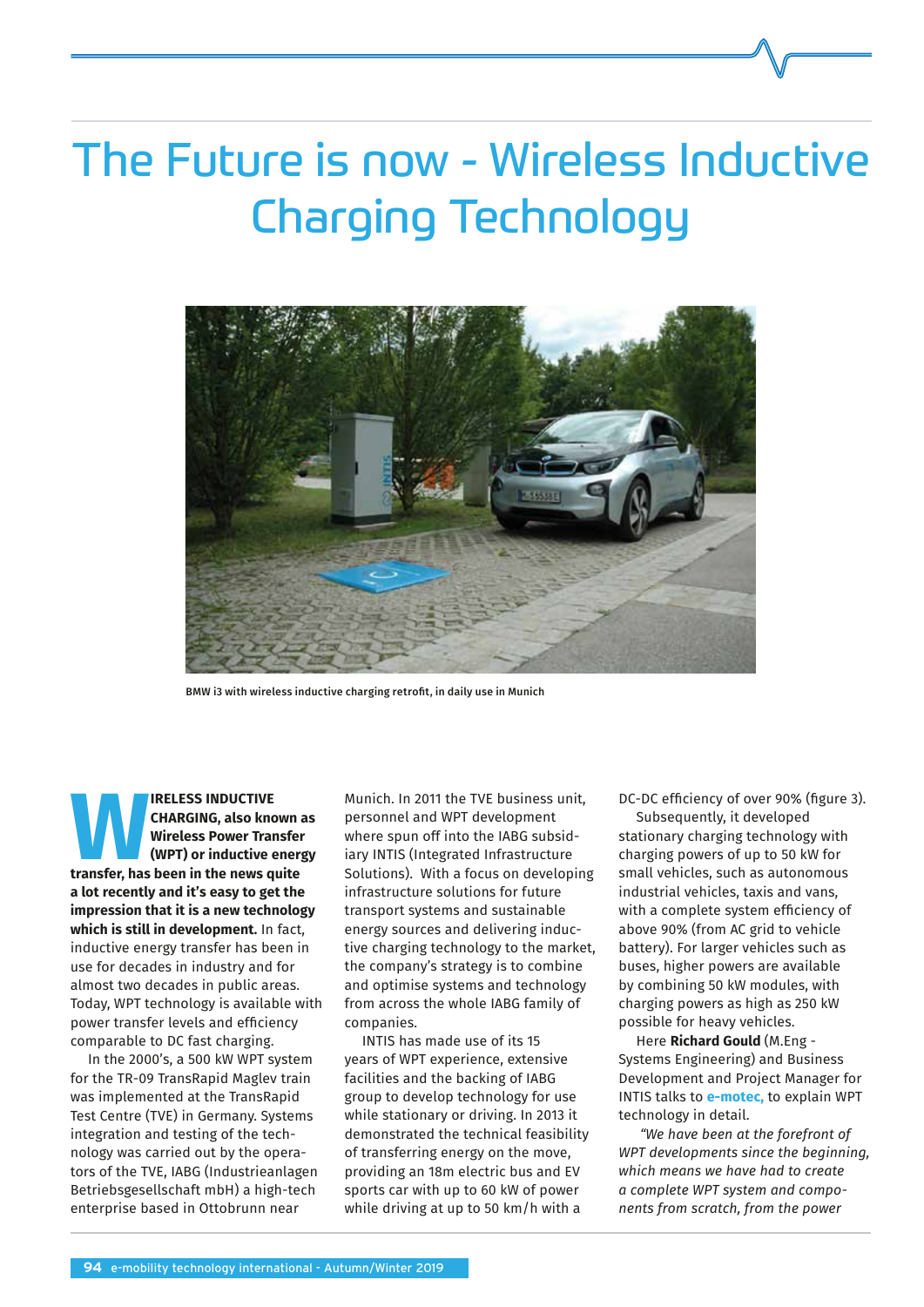

Figure 1 – High-level comparison of WPT components with other charger types

*electronics, to the control and communications systems, to the coil system. This gives us a deep insight into the complete WPT system and sub-systems",* he explains

Inductive energy transfer systems operate like a transformer with an airgap between the coils. When an alternating electric current passes through a road-side coil, this generates an alternating magnetic field. When this magnetic field passes through a coil attached to the vehicle, a voltage is induced with a subsequent flow of current. Since the voltage is only induced when the magnetic field changes, a rapidly alternating current is required. WPT system AC operating frequencies between 20 and 90 kHz are common.

In a direct high-level comparison, however, it may be surprising how similar WPT is to other types

of chargers (e.g. power electronics, control systems, interfaces), although components need to be optimised to the application. This also means that the efficiency and costs of the different technologies, WPT and cable charging, must also be similar.

Additional peripheral components, such as Foreign Object Detection (FOD), Living Object Detection (LOD), positioning systems and a human machine interface (HMI) for the driver, are what set WPT systems apart from their cable counterparts. Additional interfaces specific to WPT are the installation of the charging plate in the road, the installation of the pickup plate underneath the vehicle and the HMI to allow charging control and show positioning information for the user. **Figure 1**  provides an overview of WPT and cable chargers for comparison.

## Real World Conditions

*"Our demonstration systems having been in operation with customers in real-world conditions for the past 3 years. This has enabled us to gain some key information about how the technology performs when used in earnest. Every time we exhibit at a trade fair, such as the recent IAA in Frankfurt, we get asked many of the same questions. In preparation for eMove360° we would like to move the discussion forward, so here are some answers to those frequently asked questions, including some results from 3 years of real-world WPT use".* 

## The Efficiency

It may already be clear from **figure 1**  why WPT has a similar efficiency to other charging types, at least if the full grid-side AC to vehicle battery DC path is considered (something that is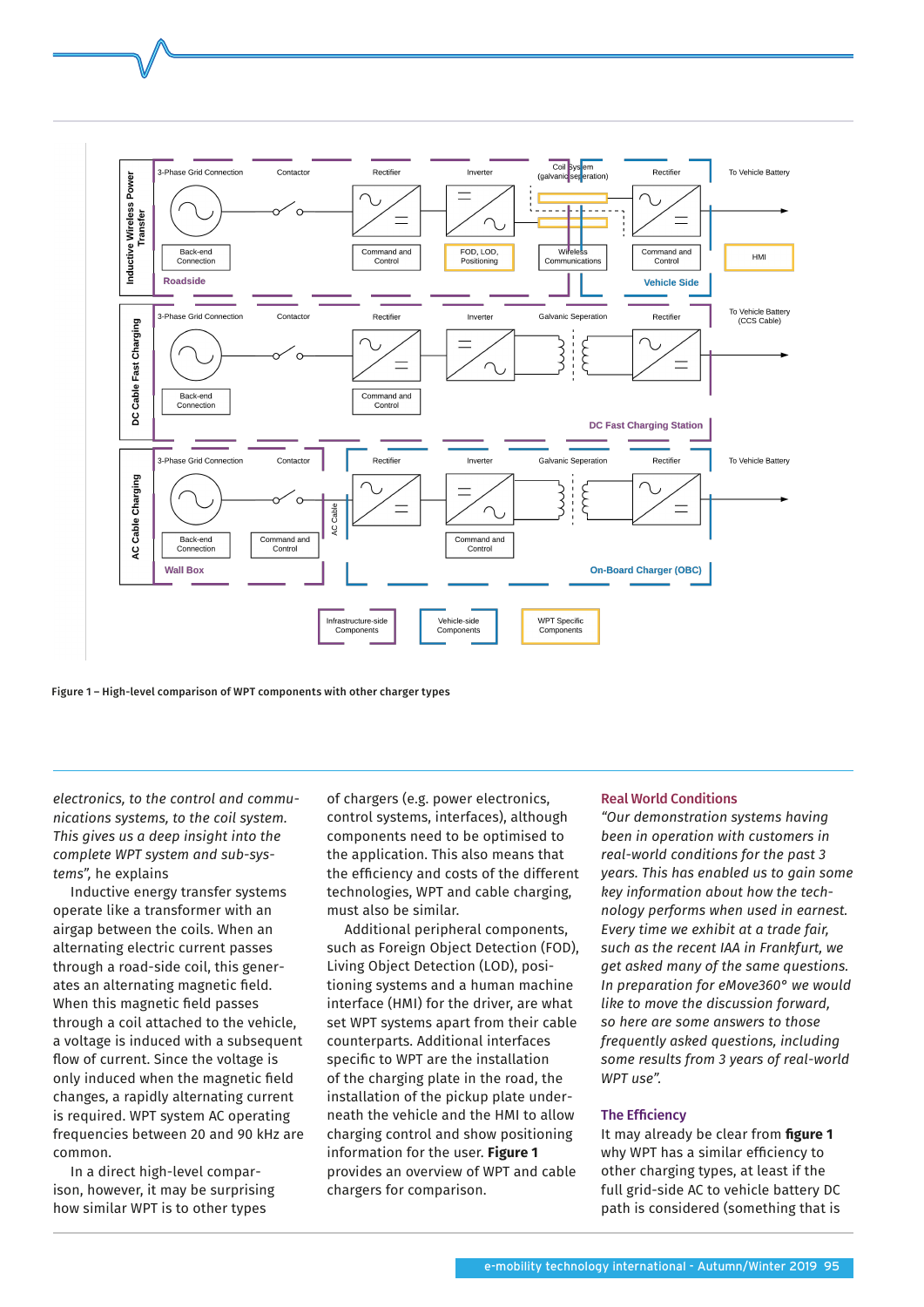

Figure 3 - Power Transfer on the Move

often forgotten for AC charging with an on-board charger – OBC). The coil system - the key component of any inductive energy transfer technology - (including compensation) is the only additional power component, so any significant additional losses are incurred there. Since the airgap itself is practically lossless (unless energy is taken out of the magnetic field) losses in the coil system are, in practice, limited to resistance losses, skin effect losses (due to the high AC frequency) and proximity effect losses (generated in the litz cable often used for the coils). In addition, some losses occur in the ferrite material used to focus the magnetic field within the area of the two charging plates.

INTIS undertook a one to one comparison of a 50 kW CCS charging system and a 50 kW WPT system at the beginning of 2019, using the same power electronics components and control system in both cases (see **Figure 4).** End to end (AC grid to DC battery intermediate circuit) was measured at 94% for the CCS charger and 92% for the WPT system. The 2%-point difference incurred in the WPT coil system is well within the range of efficiency that different DC fast charging systems incur due to various architectures, for example when using different power electronics topologies (e.g.

power control with or without a DC-DC converter) and components (e.g. IGBTs or SiC MOSFETs).

#### Technology Cost

Leaving technology costs aside (e.g. IP licence costs, development costs, etc.) there is, again, very little difference between components in a WPT system and in a cable charging system. In short, the differences are:

- The coil system,
- the coil system interfaces (to the road and to the vehicle)
- FOD, LOD and positioning assistance systems and
- additional HMI elements in the vehicle.

Looking at these one by one, the coil system is the only significant additional cost element.

INTIS' philosophy in this regard is to use available phenomena (such as the magnetic field) and equipment to lower costs for the complete system. Interfaces can be combined in future developments, such as integrating the vehicle coil into the underfloor (e.g. the battery compartment). FOD, LOD and positioning assistance systems can be provided using necessary and available equipment. Use of existing automated parking systems, for example, will likely negate the need for an additional WPT positioning assistant in future.

The previously mentioned one-toone WPT to CCS cable comparison was also undertaken to provide a relevant cost comparison (see Figure 4). This indicates that WPT technology will be in the range of 10-15% higher cost than an equivalent CCS cable charging solution (assuming equal production numbers). Given that costs are so dependant on production numbers, and that vehicle-side components tend to be produced in much higher numbers than roadside components, this gap is likely to shrink when the technology is rolled out.

Most of INTIS' R&D efforts are focused on reducing costs by exploring synergies between WPT and other required vehicle technologies.

#### Positioning for Charging

In the more than 2,500 charging cycles in real-world conditions undertaken by our customers, the average positioning time was well under 5 seconds. This suggests that positioning the vehicle over the charging plate is not an issue. As already mentioned, this will only improve as automated parking systems become more common.

Nevertheless, INTIS are in the process of developing a mid-range positioning assistant which will allow for positioning from about 10 m in front of the charging plate. This will